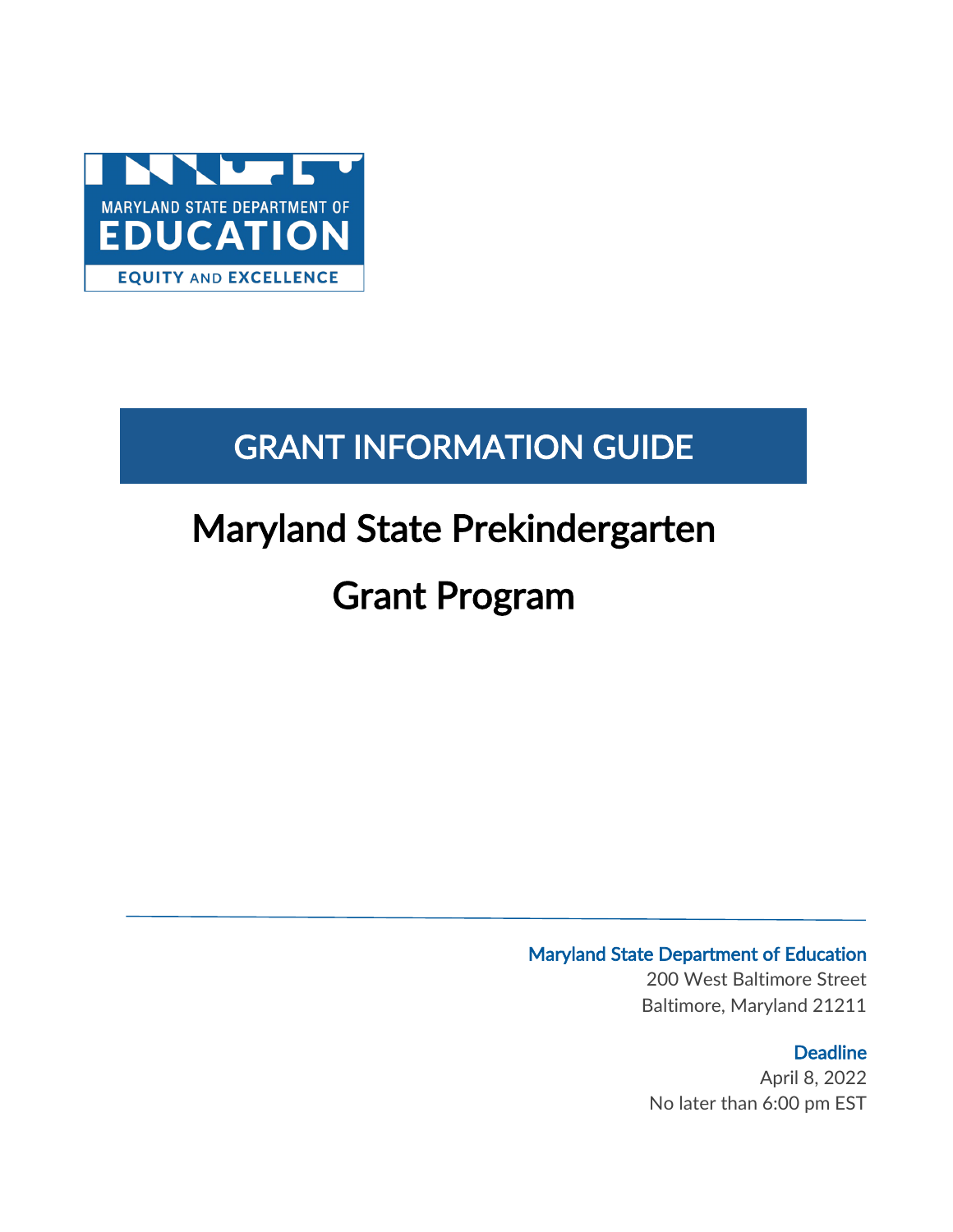| <b>MARYLAND STATE DEPARTMENT OF EDUCATION</b> |                                                                                                                                  |
|-----------------------------------------------|----------------------------------------------------------------------------------------------------------------------------------|
|                                               | <b>Mohammed Choudhury</b><br><b>State Superintendent of Schools</b><br>Secretary-Treasurer, Maryland State Board of<br>Education |
|                                               | Deann M. Collins, Ed.D.<br>Deputy Superintendent, Teaching and<br>Learning                                                       |
|                                               | <b>Steven Hicks</b><br>Assistant Superintendent, Division of Early<br>Childhood                                                  |
|                                               | <b>Larry Hogan</b><br>Governor                                                                                                   |
| <b>MARYLAND STATE BOARD OF EDUCATION</b>      |                                                                                                                                  |
|                                               | <b>Clarence C. Crawford</b><br>President, Maryland State Board of<br>Education                                                   |
|                                               | Charles R. Dashiell, Jr., Esq. (Vice President)                                                                                  |
|                                               | Shawn D. Bartley, Esq.                                                                                                           |
|                                               | <b>Gail Bates</b>                                                                                                                |
|                                               | Chuen-Chin Bianca Chang                                                                                                          |
|                                               | Susan J. Getty, Ed.D.                                                                                                            |
|                                               | Vermelle Greene, Ph.D.                                                                                                           |
|                                               | Jean C. Halle                                                                                                                    |
|                                               | Dr. Joan Mele-McCarthy                                                                                                           |
|                                               | Rachel L. McCusker                                                                                                               |
|                                               | Lori Morrow                                                                                                                      |
|                                               | Brigadier General Warner I. Sumpter (Ret.)                                                                                       |
|                                               | Holly C. Wilcox, Ph.D.                                                                                                           |
|                                               | Kevin Bokoum (Student Member)                                                                                                    |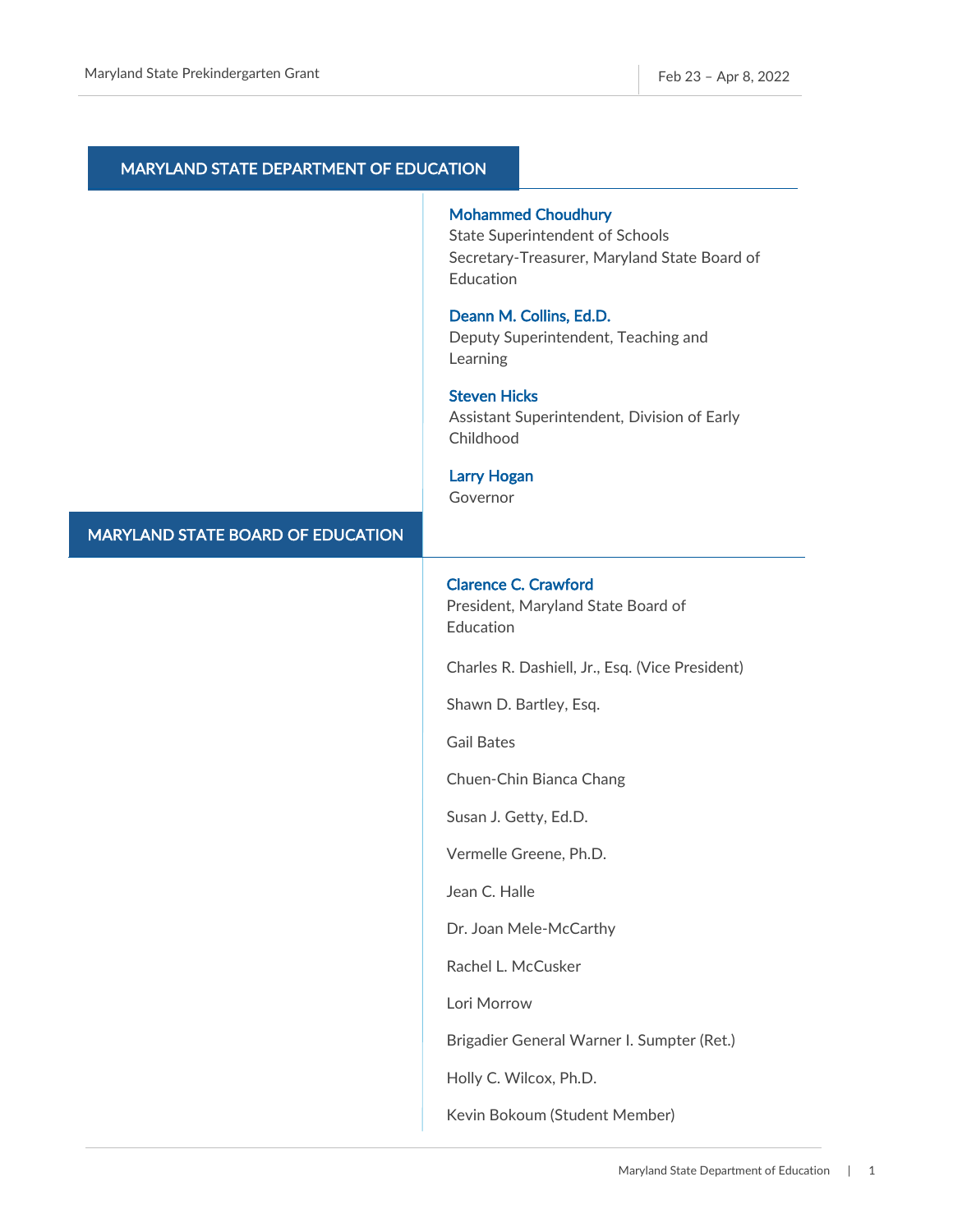### **Table of Contents**

| 8 |
|---|
|   |
|   |
|   |
|   |
|   |
|   |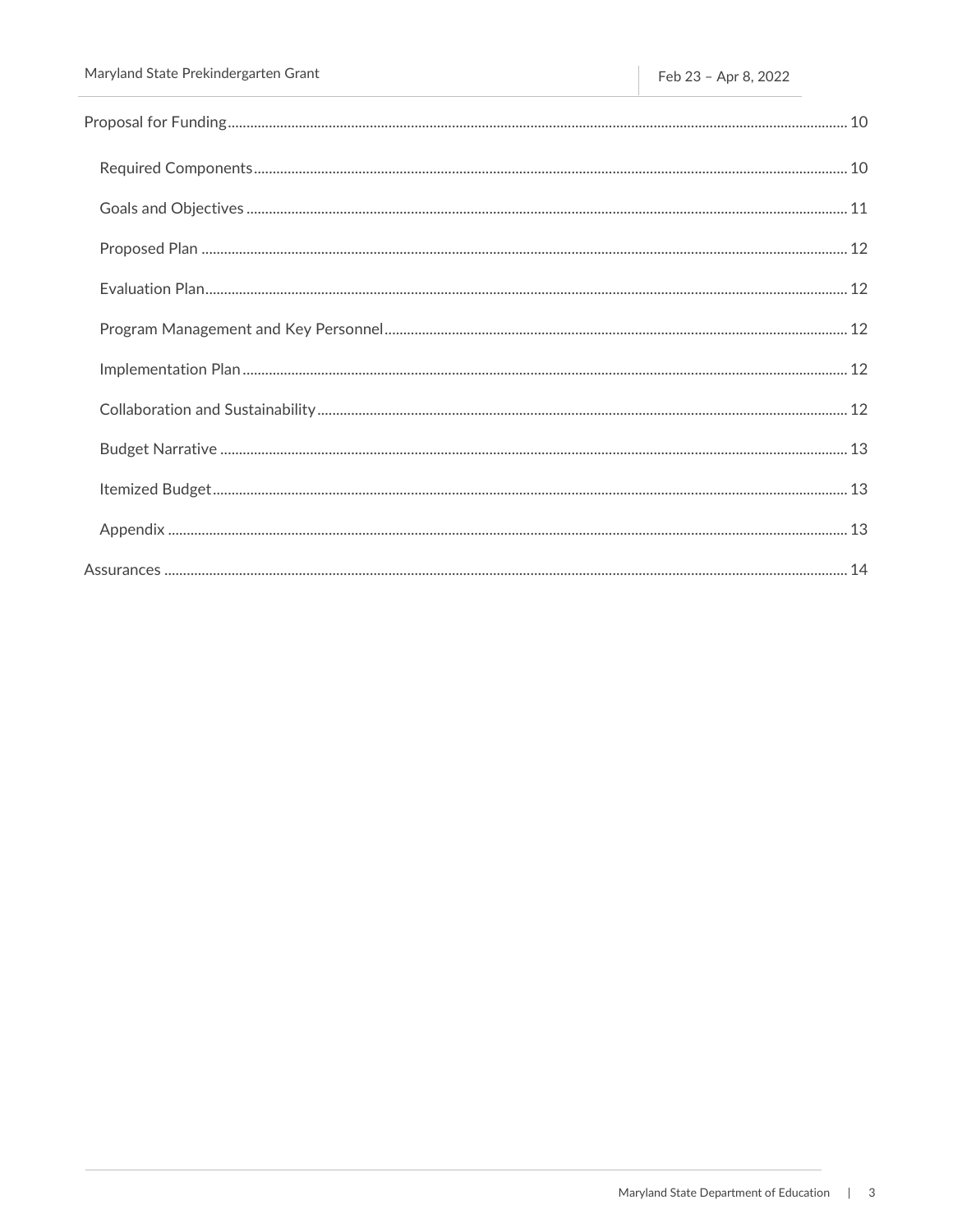### <span id="page-4-0"></span>Program Description

The Maryland State Prekindergarten Grant program is a competitive grant program administered by the Division of Early Childhood at the Maryland State Department of Education (MSDE). It provides funding for private providers to administer high-quality prekindergarten.

Grant funds must be used to serve three- and four- year-old children from families with income at or below 300 percent of the federal poverty guidelines in full-day settings and meet the definition of high-quality prekindergarten programs.

### <span id="page-4-1"></span>NAME OF GRANT PROGRAM

Maryland State Prekindergarten Grant program

### <span id="page-4-2"></span>AUTHORIZATION

House Bill 1300 "Blueprint for Maryland's Future"

#### <span id="page-4-3"></span>PURPOSE

Broaden availability and expand access to high-quality prekindergarten and school readiness services for threeyear-old and four-year-old students from families with household incomes up to 300 percent of Federal Poverty Guidelines (FPG).

#### <span id="page-4-4"></span>**DISSEMINATION**

This Grant Information Guide (GIG) was released on February 23, 2022.

#### <span id="page-4-5"></span>DEADLINE

Applications for consideration are due no later than 6pm on April 8, 2022.

#### <span id="page-4-6"></span>GRANT PERIOD

July 1, 2022 – June 30, 2023

### <span id="page-4-7"></span>PERIOD OF OPERATION

August 2022 – June 2023 (school year 2022-2023)

### <span id="page-4-8"></span>FUNDING PER PREKINDERGARTEN STUDENT

\$10,094 per full-day slot for 3-year-olds and 4-year-olds from families earning up to 300 percent of the Federal [Poverty Guidelines \(FPG\)](https://aspe.hhs.gov/sites/default/files/documents/4b515876c4674466423975826ac57583/Guidelines-2022.pdf) 

### <span id="page-4-9"></span>STATE RESPONSIBILITIES

The State is responsible for providing required information, data, documentation, and test data to facilitate the grantee's performance of the work and will provide such additional assistance and services as is specifically set forth.

### <span id="page-4-10"></span>PROGRAM CONTACT

Nykia Washington Prekindergarten Program Manager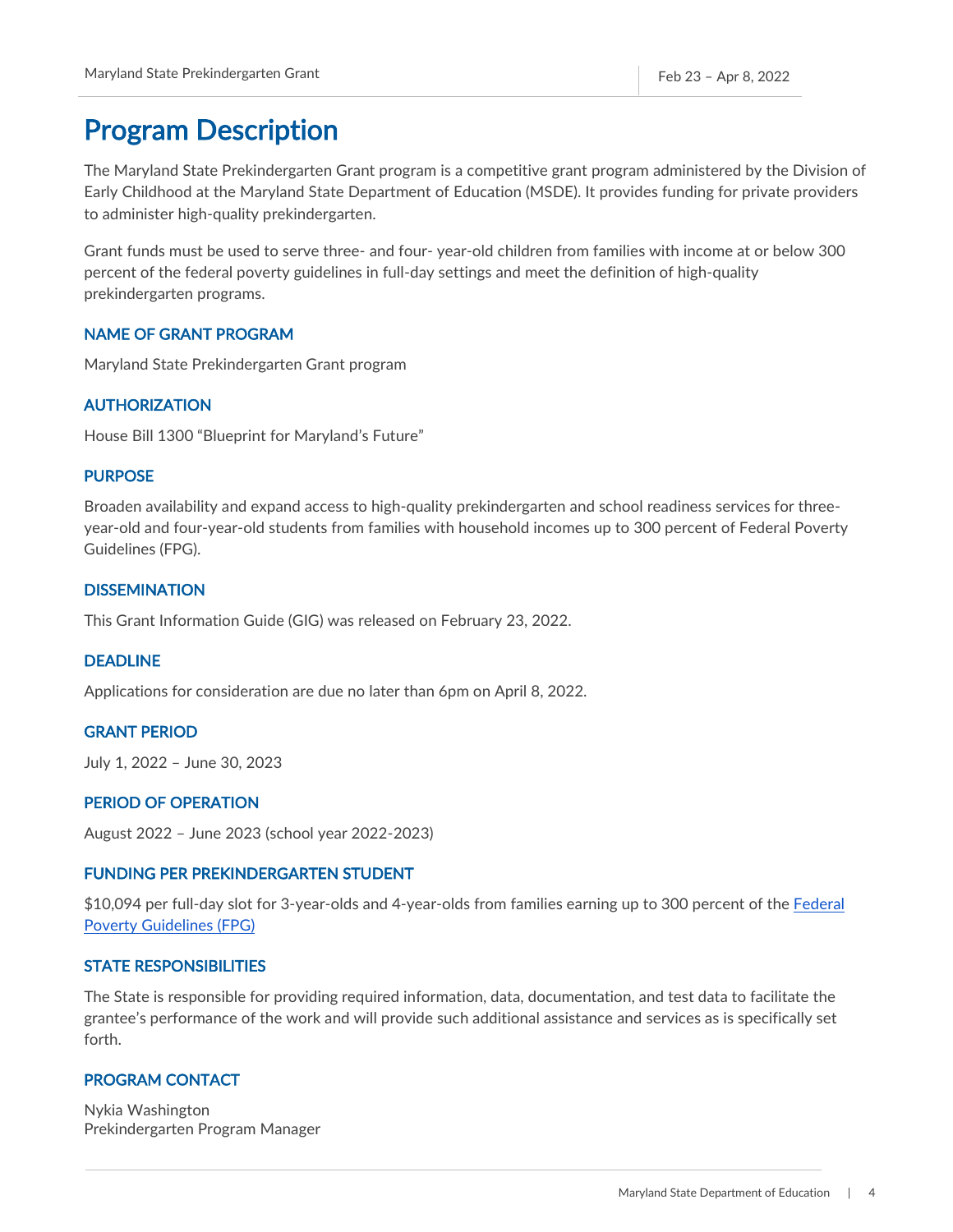Division of Early Childhood [Nykia.Washington@maryland.gov](mailto:Nykia.Washington@maryland.gov)  410-767-0088

# <span id="page-5-0"></span>**Eligibility**

This funding opportunity is designed for those who deliver prekindergarten services, including:

- Private providers who:
	- o Hold a valid license, and
	- o Have not incurred any serious health or safety violations
- Head Start programs

The MSDE will take measures to achieve geographic diversity among participating providers.

Priority will be given to qualified high-quality programs that:

- Are located in areas of the state that have an unmet need for prekindergarten services;
- Include a robust plan for long-term sustainability, including community partnerships; and
- Incorporate parental engagement and educational activities beyond the classroom.

### <span id="page-5-1"></span>MEMORANDUM OF UNDERSTANDING

Beginning in 2022-2023, LEAs must submit a signed Memorandum of Understanding (MOU) between the MSDE, the LEA, and the private provider(s). The MOU must outline the roles and responsibilities between the MSDE and the local education agency, and between the LEA and each eligible private provider who is a grantee in the school system catchment area. Local education agencies and private providers are expected to collaborate on a plan.

An MOU signed by the MSDE, the local education agency and any eligible private providers granted funds is due to the Program Manager no later than July 1, 2022. The MSDE will provide the MOU that must be signed.

The MOU will provide for:

- A plan for providing services for children with disabilities, regardless of family enrollment preference;
- A process by which a parent is able to indicate a preference for eligible prekindergarten providers;
- A plan to centralize prekindergarten enrollment across the county regardless of family enrollment preference;
- The manner for processing the payment of the State share, local share, and family share for each child who is enrolled with an eligible prekindergarten provider;
- Any agreed upon administrative costs to be retained by an agency that is party to this agreement;
- A plan to address racial and socioeconomic integration in prekindergarten classrooms;
- A plan to avoid, to the extent practicable, a disproportionate concentration of students of the same race, ethnicity, disability status, and income within an eligible provider; and
- Any other provisions necessary to meet the goals of the program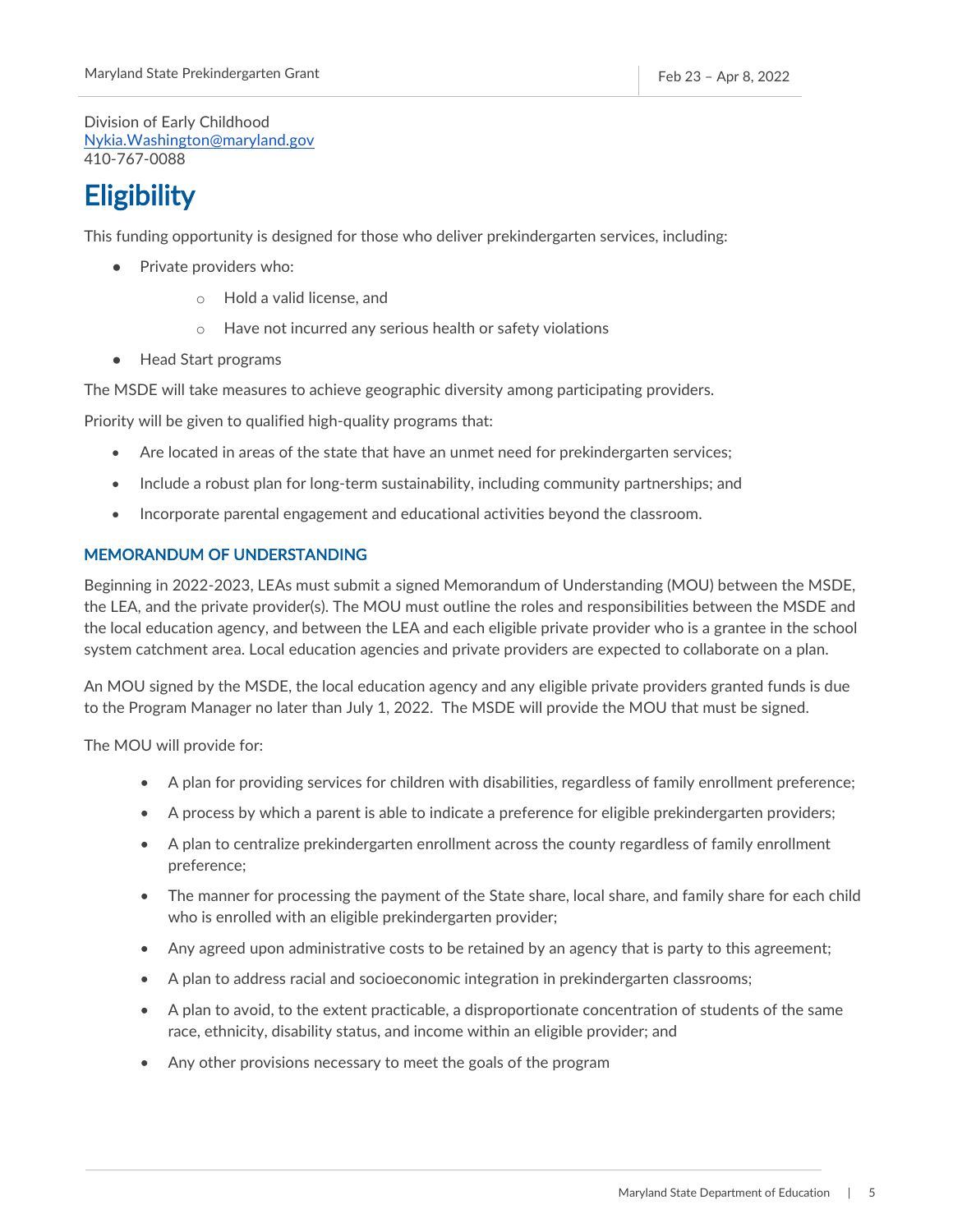### <span id="page-6-0"></span>Use of Funds

- Salaries, wages, and fringe benefits for teaching staff. State certified teachers must be compensated commensurate with at least the minimum entry salary of the LEA in which the program is located. For a list of minimum teacher salaries for local systems in Maryland, see table 3 of the [Professional Salary Schedules](https://www.marylandpublicschools.org/about/Documents/DCAA/SSP/20212022Staff/2022ProfessionalSalarySchedules.pdf) [for Maryland Public Schools 2021-2022.](https://www.marylandpublicschools.org/about/Documents/DCAA/SSP/20212022Staff/2022ProfessionalSalarySchedules.pdf)
- Equipment, materials and supplies (e.g., classroom furniture, instructional materials including MSDE approved curriculum resources to support the [Maryland Early Learning Standards,](https://earlychildhood.marylandpublicschools.org/system/files/filedepot/4/msde-pedagogy-report-_appendix_2016.pdf) book supplies for family literacy or math activities).
- Reasonable rental costs are allowable and should be reviewed periodically. Contact the grant monitor for this grant program (found on page 4) for specific conditions and requirements if property rental costs are included in the budget narrative.
- Technology costs (may not exceed 10% of the total fund request).
- Costs associated with maintaining Maryland or national accreditation status, or Maryland EXCELS rating
- Costs for contracts to administer screening and intervention services for prekindergarten students.
- Costs associated with the provision of staff and professional development activities to support recertification of qualified teaching staff.
- Costs associated with evaluation and monitoring of the project (may not exceed 5% of the total fund request).
- Indirect costs (may not exceed 10% of the total fund request).
- Costs for at least one meal per day for students.
- Costs for academic field trips.

Funds may not be used for:

- Supplanting existing services.
- Capital Improvements.
- Cost(s) incurred prior to the approval of the grant.

### <span id="page-6-1"></span>Submission Requirements

- An electronic grant application form is provided on our website.
- Interested applicants must download the application, attach any supporting documentation as appendices, and submit the package in its entirety in pdf form.
- Applications must be submitted by email to [mdstateprekindergartengrant.msde@maryl](mailto:prekexpansiongrant.msde@maryland.gov)and.gov
- The prescribed cover sheet must be the first page of the proposal.
- The project statement that appears on the cover sheet must not exceed 100 words.
- The original application cover sheet must be signed in blue ink. Copies of the cover sheet must not be color photocopied.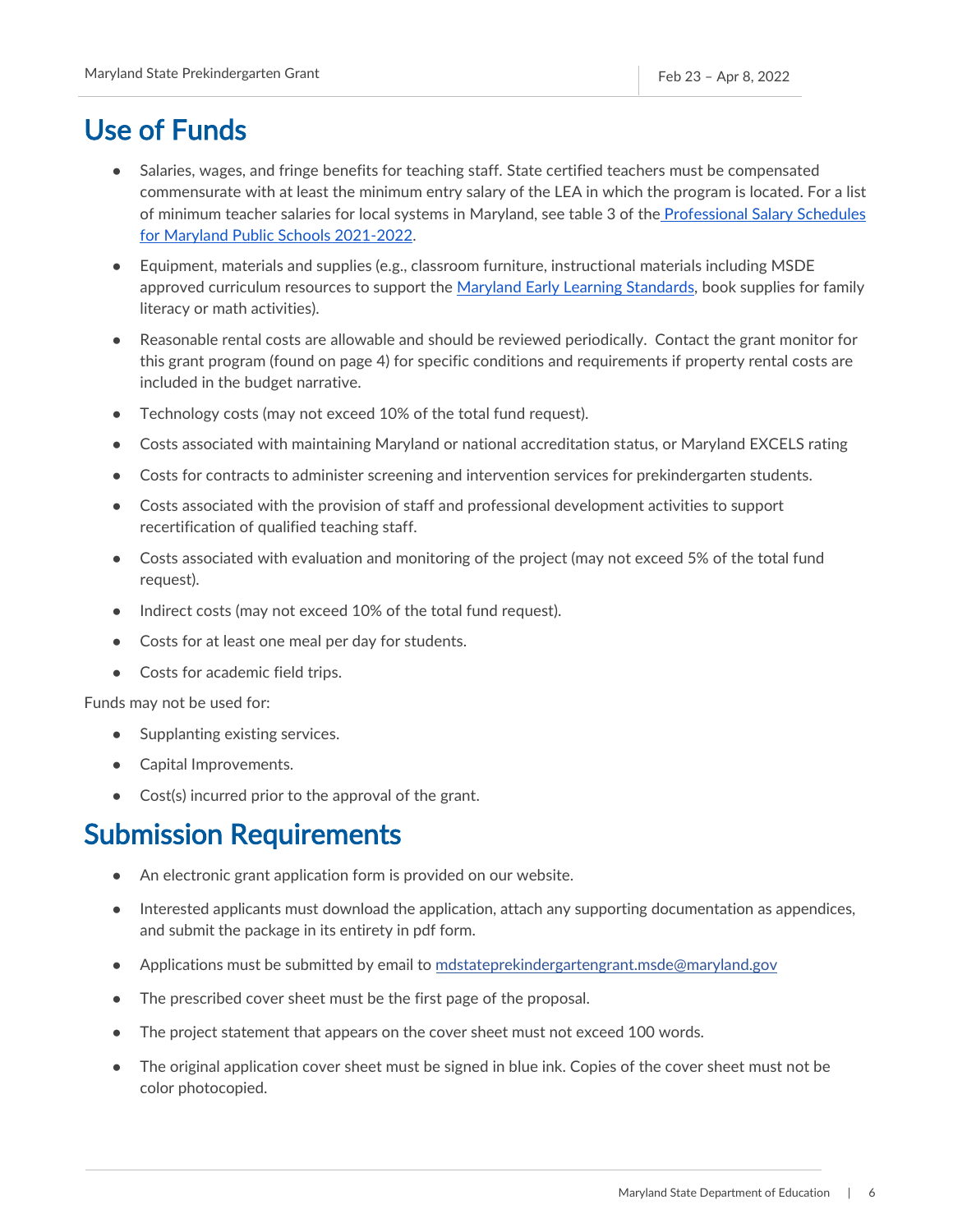● Application package excluding proposal cover sheet, budget narrative, itemized budget form, signed assurances and appendices must not exceed 10 pages.

# <span id="page-7-0"></span>Reporting Requirements

Grantees must comply with the following reporting requirements:

| Date           | <b>Reporting requirement</b>                                                                                                                                                                                                                            |
|----------------|---------------------------------------------------------------------------------------------------------------------------------------------------------------------------------------------------------------------------------------------------------|
| Ongoing        | Fiscal and program monitoring; all invoices must be accompanied with<br>supporting documentation                                                                                                                                                        |
| July 1, 2022   | Signed MOU is due to the Program Manager                                                                                                                                                                                                                |
| Sep 1, 2022    | Plan is due to the Program Manager                                                                                                                                                                                                                      |
| Sep - Oct 2022 | Initial site visit will be conducted                                                                                                                                                                                                                    |
| Oct 15, 2022   | Submission of student enrollment data (student demographics, enrollment and<br>income eligibility) from first day of school through Sept 30                                                                                                             |
| Jan 30, 2023   | 1st interim report due (the C-125-C form can be found on the MSDE grants<br>webpage)<br>Submission of student enrollment data (student demographics, enrollment and<br>income eligibility) from Oct 1 through Dec 31<br>Collaboration check-in form due |
| Mar - May 2023 | Monitoring visit will be conducted                                                                                                                                                                                                                      |
| Apr 30, 2023   | 2nd interim report due (the C-125-C form can be found on the MSDE grants<br>webpage)                                                                                                                                                                    |
| Jun 30, 2023   | Submission of student enrollment data (student demographics, enrollment and<br>income eligibility) from Jan 1 through end of school year                                                                                                                |
| Jul 31, 2023   | Final report due covering the grant period (the C-125-D form can be found on<br>the <b>MSDE</b> grants webpage)                                                                                                                                         |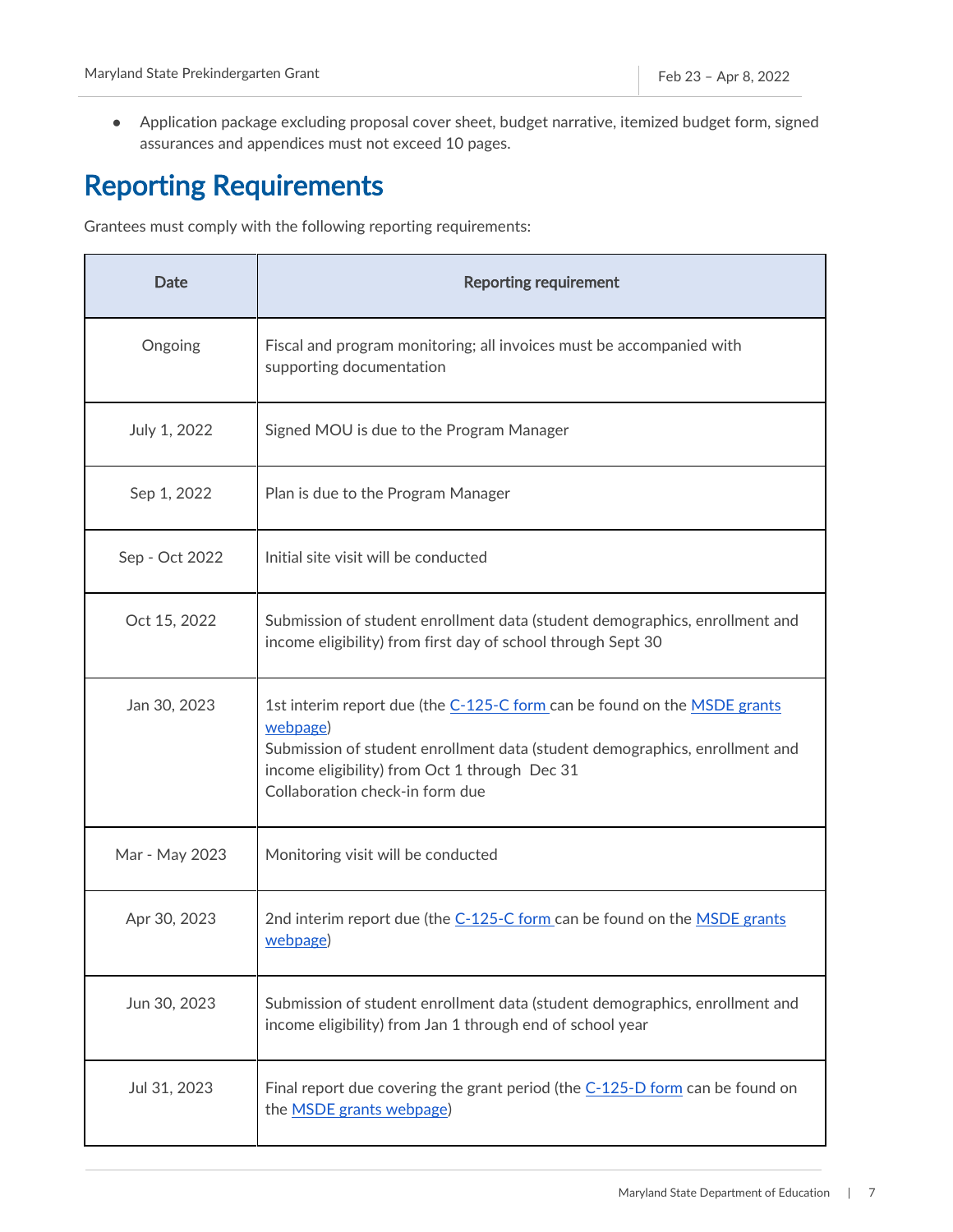Oct 30, 2023 Annual financial report (AFR) due within 120 days after the grant period ends

Notes:

Any requests for programmatic amendments must be submitted at least 45 days before the grant period ends, and must be submitted using the C-125-B form found in the [Grant Budget Forms Workbook](https://marylandpublicschools.org/about/Pages/Grants/BudgetInfo.aspx) on the [MSDE grants](https://www.marylandpublicschools.org/about/Pages/Grants/Forms.aspx)  [webpage.](https://www.marylandpublicschools.org/about/Pages/Grants/Forms.aspx) Final invoices must be submitted no later than 60 days after the grant period ends

## <span id="page-8-0"></span>The General Education Provisions Act (GEPA), Section 427

Each application must develop and describe the steps the applicant proposes to take to ensure equitable access to, and equitable participation in, the project or activity to be conducted with such assistance, by addressing the special needs of students, teachers, and other program beneficiaries in order to overcome barriers to equitable participation.

## <span id="page-8-1"></span>Non-Discrimination Statement

The Maryland State Department of Education does not discriminate on the basis of age, ancestry/national origin, color, disability, gender identity/expression, marital status, race, religion, sex, or sexual orientation in matters affecting employment or in providing access to programs and activities and provides equal access to the Boy Scouts and other designated youth groups. For inquiries related to Department policy, please contact:

Equity Assurance and Compliance Office Office of the Deputy State Superintendent for Operations Maryland State Department of Education 200 W. Baltimore Street – 2nd Floor Baltimore, Maryland 21201-2595 410-767-0123 - voice 410-767-0431 - fax 410-333-6442 - TTY/TDD

## <span id="page-8-2"></span>Grant Timeline

This funding opportunity, including all attachments and updates, are found on the Maryland Prekindergarten Grant [Programs.](https://earlychildhood.marylandpublicschools.org/maryland-prek-grant-programs)

| Date          | <b>Program Milestone</b>                                                                                                               |
|---------------|----------------------------------------------------------------------------------------------------------------------------------------|
| Feb 23, 2022  | The grant application period opens                                                                                                     |
| Feb 28, Mar 1 | The MSDE will hold customer service support sessions from 1-2pm to<br>review the program and the application for interested applicants |
| Mar 7, Mar 15 | The MSDE will hold customer service support sessions from 1-2pm to<br>review the scoring guide for interested applicants               |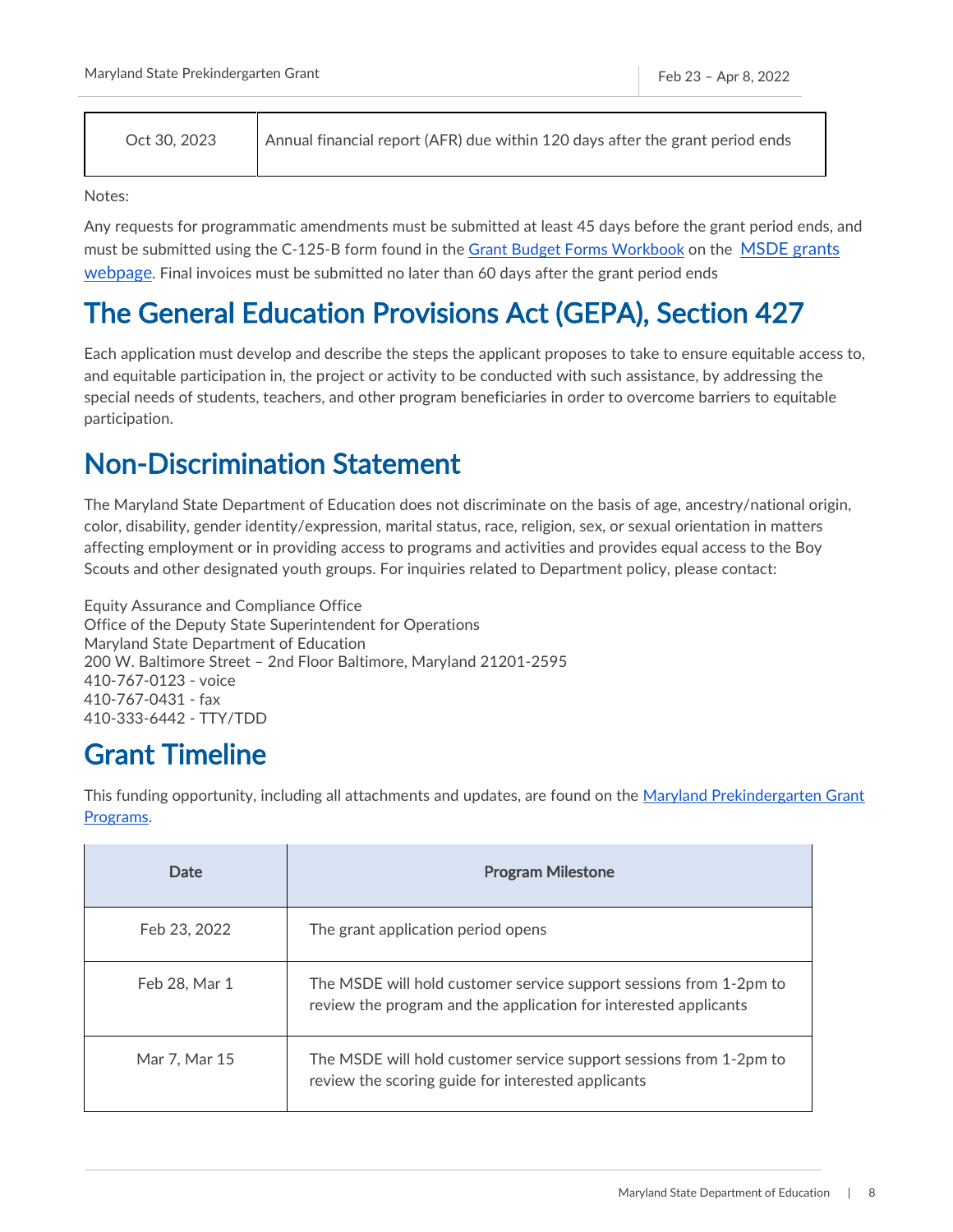| Mar 3, Mar 9, Mar 16,<br>Mar 29 | The MSDE will hold open Q&A sessions from 1-2pm specifically<br>tailored to private providers |
|---------------------------------|-----------------------------------------------------------------------------------------------|
| Apr 8, 2022                     | The grant application closes                                                                  |
| Apr 11, 2022                    | The MSDE begins reviewing applications for eligibility and<br>completeness                    |
| May 11, 2022                    | The MSDE will notify applicants of their award status                                         |
| Jul 1, 2022                     | The grant period begins                                                                       |
| Aug 2022                        | Program implementation begins                                                                 |
| Jul 2022                        | The MSDE will begin to create Notice of Grant Awards (NOGAs) and<br>send to grantees          |
| Sep 2022                        | Process grantee payments for those who requested a 15% advance                                |
| Jun 30, 2023                    | The grant period ends                                                                         |

### <span id="page-9-0"></span>Program Support

The MSDE will hold several customer service support sessions for interested applicants. During these sessions, MSDE personnel will provide an overview of the program, the requirements, and the proposal. To attend a virtual session, please click on the hyperlinked dates below. Each session will be limited to 1,000 participants. See options below:

- [Feb 28, 2022 from 1pm-2pm,](https://msde.webex.com/msde/j.php?MTID=me490f8e7a9f8f9ad1c5c544272d09b92) overview of the application for participation
- [Mar 1, 2022 from 1pm-2pm,](https://msde.webex.com/msde/j.php?MTID=m7122584fddfe14f5b062f68016468d3e) overview of the application for participation
- Mar 7, [2022 from 1pm-2pm,](https://msde.webex.com/msde/j.php?MTID=mbe93ee08ac109c4121924431e29867af) overview of the scoring guide
- [Mar 15, 2022 from 1pm-2pm,](https://msde.webex.com/msde/j.php?MTID=m3a0f6980b243a42fd82d2af2c60c80df) overview of the scoring guide

The MSDE will also hold several tailored customer service office hours for interested private provider applicants. During these sessions, MSDE personnel will be available to answer questions about the grants. To attend a virtual session, please click on the hyperlinked dates below. Each session will be limited to 1,000 participants. See options below:

- [Mar 3, 2022 from 1pm-2pm](https://msde.webex.com/msde/j.php?MTID=m60dc90b53a3fd462f67637c9e8185063)
- [Mar 9, 2022 from 1pm-2pm](https://msde.webex.com/msde/j.php?MTID=m4ee28d8fab735c4996e22f81d5939040)
- [Mar 16, 2022 from 1pm-2pm](https://msde.webex.com/msde/j.php?MTID=m180538357f925cd0df91cf2b862db4b4)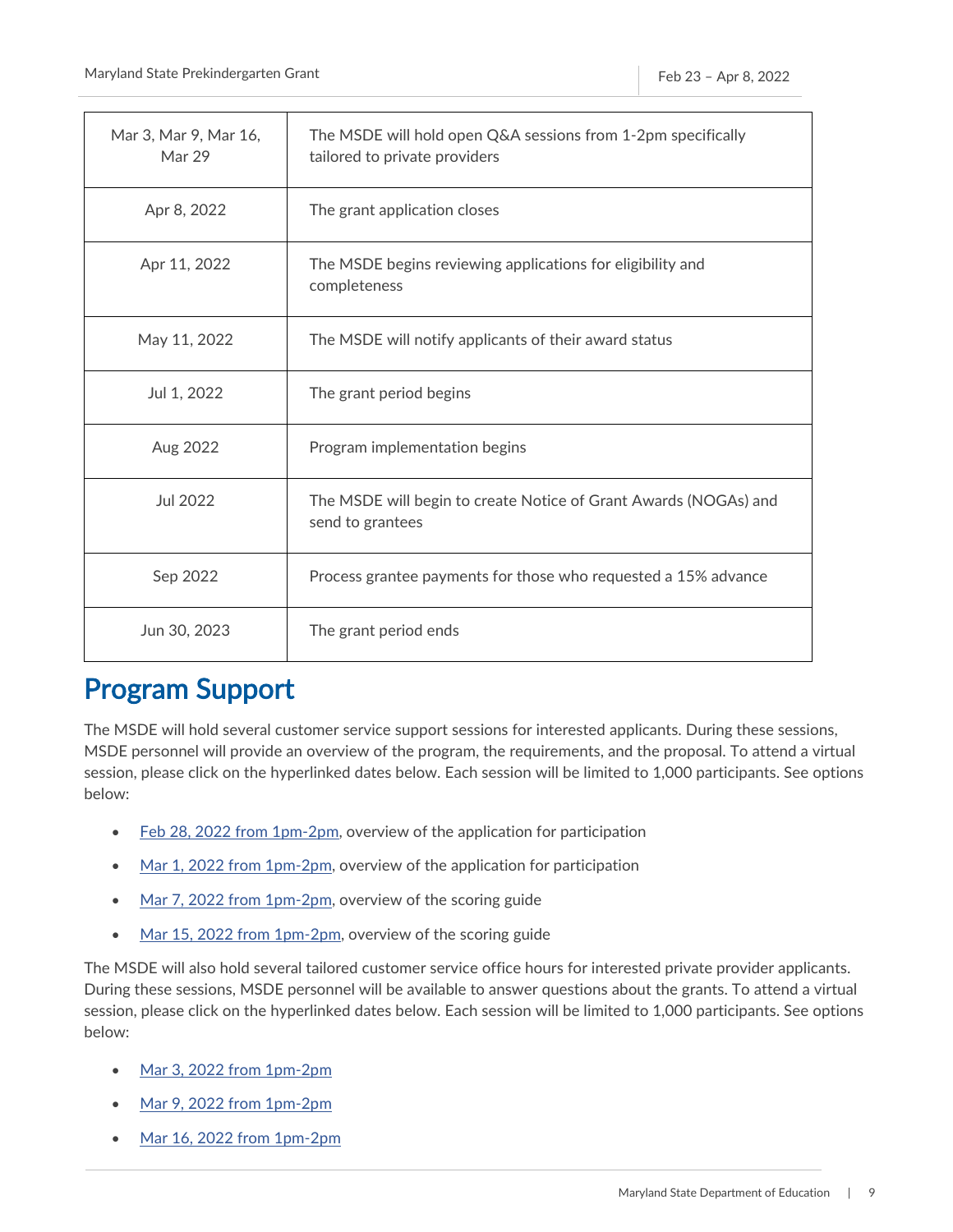• [Mar 29, 2022 from 1pm-2pm](https://msde.webex.com/msde/j.php?MTID=m50ef93a793c0ddcee13488554aa01cfb)

## <span id="page-10-0"></span>Questions?

If you have questions about the application or the process, please contact the Prekindergarten Program Manager:

Nykia Washington Prekindergarten Program Manager Division of Early Childhood [Nykia.Washington@maryland.gov](mailto:Nykia.Washington@maryland.gov)  410-767-0088

A list of Frequently Asked Questions (FAQ) and answers will be posted to the [Maryland Prekindergarten Grant](https://earlychildhood.marylandpublicschools.org/maryland-prek-grant-programs)  [Programs](https://earlychildhood.marylandpublicschools.org/maryland-prek-grant-programs) page and updated as questions arise through the customer service support sessions.

### <span id="page-10-1"></span>The Review Process

The review of proposals will be a four-part process:

- 1. Written applications will be prescreened for submission requirements and inclusion of all required sections. Applicants not meeting all prescreen requirements will not be reviewed.
- 2. A review committee established by MSDE will evaluate applications and assign numerical scores using the scoring guide.
- 3. Applicants may be scheduled for an oral program presentation as determined by the review committee.
- 4. Final approval for awards will be determined by the review committee.

The MSDE reserves the right to take into consideration geographic distribution when making awards.

#### <span id="page-10-2"></span>REVIEW COMMITTEE

The review committee will consist of the MSDE Division of Early Childhood Prekindergarten Program Manager and Prekindergarten Specialists. The review committee will convene and evaluate applications for funding based on the rubric for scoring applications. The scoring guide can be found on the [Maryland Prekindergarten Grant](https://earlychildhood.marylandpublicschools.org/maryland-prek-grant-programs)  [Programs](https://earlychildhood.marylandpublicschools.org/maryland-prek-grant-programs) webpage.

### <span id="page-10-3"></span>AWARD NOTIFICATION

Notification of awards will be sent by email in the spring. Processing of the official Notice of Grant Awards (NOGA) will begin on July 1st; this process can take 6-8 weeks. An invoice template for billing will be sent with the official NOGA.

Applicants meeting all grant requirements may be eligible to receive a 15% advance upon request. Applicants requesting an advance must complete a Request for Payment Advance and submit it with the application. The Request for Payment Advance form can be found on the [Maryland Prekindergarten Grant Programs](https://earlychildhood.marylandpublicschools.org/maryland-prek-grant-programs) page. Advance payment requests received after the application has been submitted will not be considered.

## <span id="page-10-4"></span>Proposal for Funding

### <span id="page-10-5"></span>REQUIRED COMPONENTS

Proposals for funding must contain the following to be considered for funding: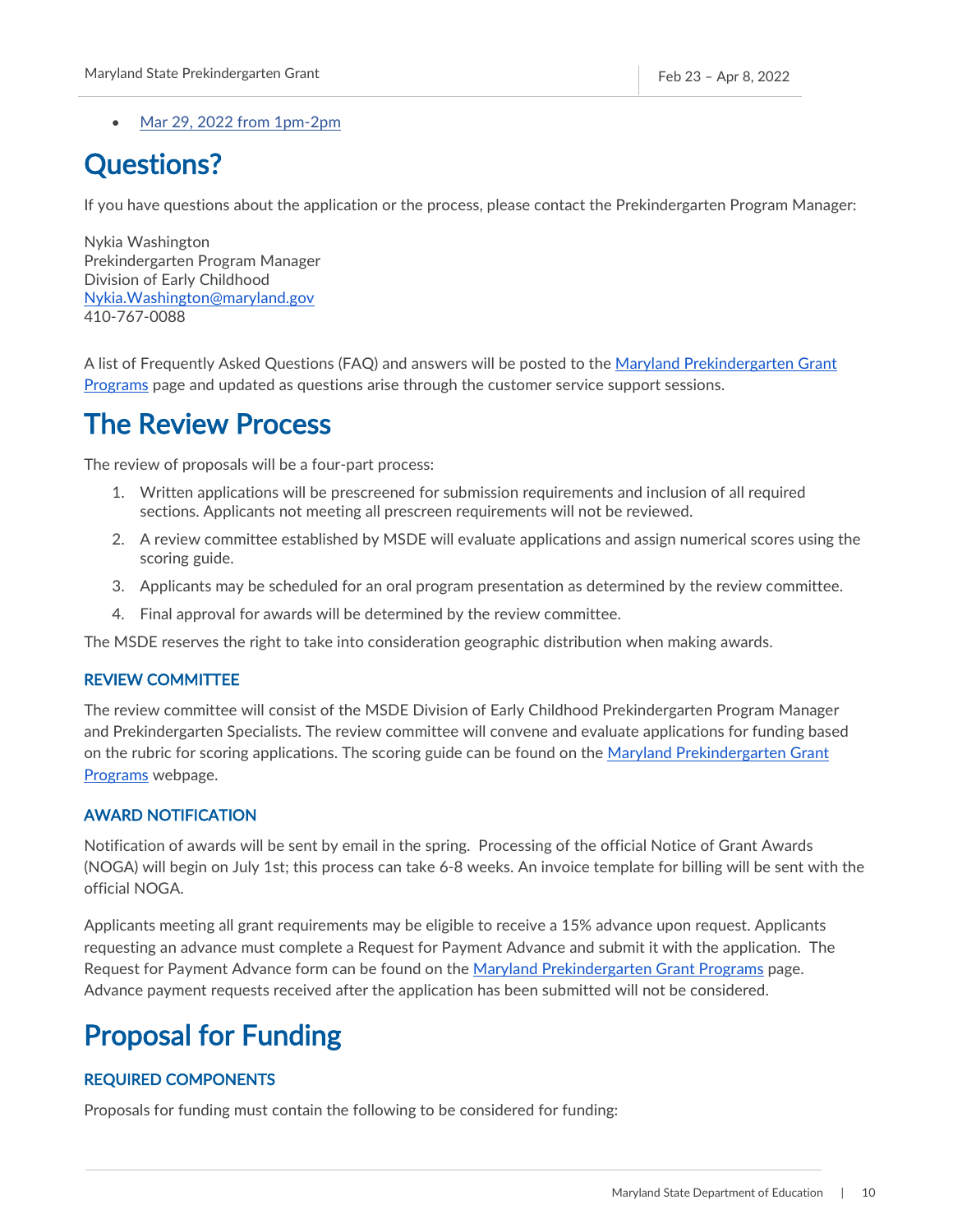- Clear goals and objectives that demonstrate how the program will meet the definition of a High-Quality Prekindergarten Program. The definition can be found on the [Maryland Prekindergarten Grant Programs](https://earlychildhood.marylandpublicschools.org/maryland-prek-grant-programs) page.
- A description of how the income verification forms and family-provided documents will be collected and maintained on-site. The income eligibility criteria is based on the [Federal Poverty Gu](https://aspe.hhs.gov/sites/default/files/documents/4b515876c4674466423975826ac57583/Guidelines-2022.pdf)idelines (FPG).
- A plan for how the needs of students with disabilities will be met.
- A description of the program's family engagement strategies in accordance with the Maryland Early [Childhood Family Engagement Framework.](http://earlychildhood.marylandpublicschools.org/system/files/filedepot/4/md_fam_engage.pdf)
- A description of the professional development activities for instructional staff that consist of 15 total of hours and support school readiness, including alignment with the [Maryland Early Learning Standards](https://earlychildhood.marylandpublicschools.org/system/files/filedepot/4/msde-pedagogy-report-_appendix_2016.pdf) in early language and literacy, the science of reading, early mathematics and social foundations.
- A list of community partners and specific roles as they relate to the program.
- A qualified individual in Key Personnel listed as responsible for instructional oversight, and whose resume demonstrates their qualification to do so.
- All lead teachers in prekindergarten classrooms must hold a state certification in early childhood education. If a lead teacher hasn't been hired by the date of the proposal submission, a job announcement must be included that demonstrates job requirements and salary. A Director cannot be regarded as the teacher unless he or she is working in the classroom full-time for the 6.5-hour instructional day.
- Lead teachers who have their teaching certificate must be paid a salary commensurate with the LEA.
- For prekindergarten classrooms with more than 10 students, there must be an Assistant Teacher assigned to that classroom.
- Assistant Teachers must hold at least a high school diploma.
- Grantees must provide at least one meal per day. It's recommended that meals served meet the Child and Adult Care Food Program [\(CACFP\)](https://marylandpublicschools.org/programs/SchoolandCommunityNutrition/Pages/Programs/CACFP.aspx) requirements, but not required for this program.
- A license check will be performed prior to the final awarding of the grant to ensure a valid child care license is held and there are no major health and safety violations.
- Head Start programs only: applicants must submit a letter of support from the Head Start Program-funded grantee, if the applicant is not the funded grantee.

Notes:

Final awarding of the grant will be contingent on the applicant meeting all grant requirements.

All grant requirements must be met prior to the start of the school year, including the certification requirements for lead teacher, to avoid a disruption in grant funds.

Lead teacher for full-day prekindergarten classrooms must be hired by July 1, 2022 in order to avoid a disruption in grant funds.

Invoices will not be paid unless all grant requirements have been met.

### <span id="page-11-0"></span>GOALS AND OBJECTIVES

Clear goals and objectives communicate what your program hopes to achieve by the end of the grant period. Determining the program goals and objectives is an important part of the next step of evaluating your program.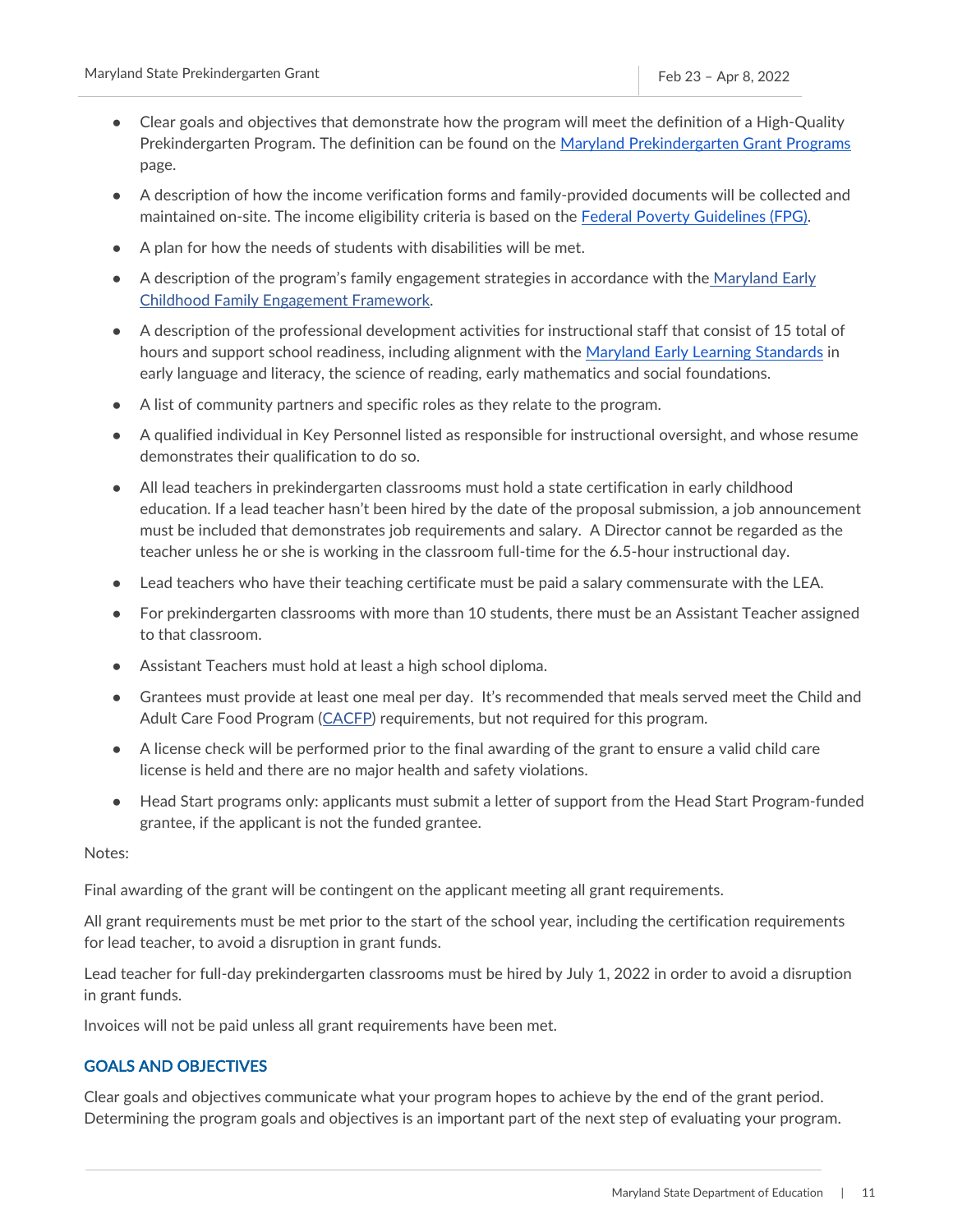Objectives set standards of progress towards meeting the overall goal(s) of the program. Program goals and objectives must align with the [Maryland Early Learning Standards](https://earlychildhood.marylandpublicschools.org/system/files/filedepot/4/msde-pedagogy-report-_appendix_2016.pdf) in early language and literacy, the science of reading, early mathematics, and social foundations. Be sure to include a target population, a date, the criterion(a) for success, and how it will be measured. (Two goals are not required.)

The following elements should be found in every goal statement.

- Criteria
- A specific deadline for completion
- A clearly identified target population(s) to be served and evaluated
- A baseline of state, local or school defined data or standards, by which to judge how ambitious and realistic the objective is
- An evaluation tool by which to measure progress

### <span id="page-12-0"></span>PROPOSED PLAN

The proposed plan provides information about how your program will accomplish its goals and expand high-quality access to prekindergarten to 3-year-olds and 4-year-olds in Maryland. The application is structured in a way that allows applicants to respond to specific questions about required components of eligible full-day prekindergarten programs.

### <span id="page-12-1"></span>EVALUATION PLAN

Applicants must have a program evaluation in place to ensure continuous program improvement. The evaluation plan must identify the data and instruments will be used to monitor the quality of the program, as well as how this information will be used to support continuous quality improvement. The plan must include how parents will be informed about student progress and areas of concern.

### <span id="page-12-2"></span>PROGRAM MANAGEMENT AND KEY PERSONNEL

Applicants must list all administrative key personnel responsible for the successful implementation and monitoring of the grant requirements and provide resume(s). Be sure to include the personnel responsible for instructional oversight (supporting the teachers) and a resume demonstrating that they are qualified to do so.

### <span id="page-12-3"></span>IMPLEMENTATION PLAN

Applicants must complete an implementation plan below that describes the activities that directly support the achievement of the goals proposed earlier in this application. Goals, strategies, and activities should support your proposed plan. If the applicant was previously funded, goals, strategies, and activities should reflect changes based on previous data.

### <span id="page-12-4"></span>COLLABORATION AND SUSTAINABILITY

Applicants that have a long-term plan for sustainability and community and business partnerships, with matching funds to the extent possible, will be prioritized. List any applicable collaborating partners and their respective roles in the successful outcome of this project (i.e. libraries, business partnerships, Department of Social Services, mental health care organizations, Judy Center Early Learning Hub, Early Childhood Advisory Council, etc.).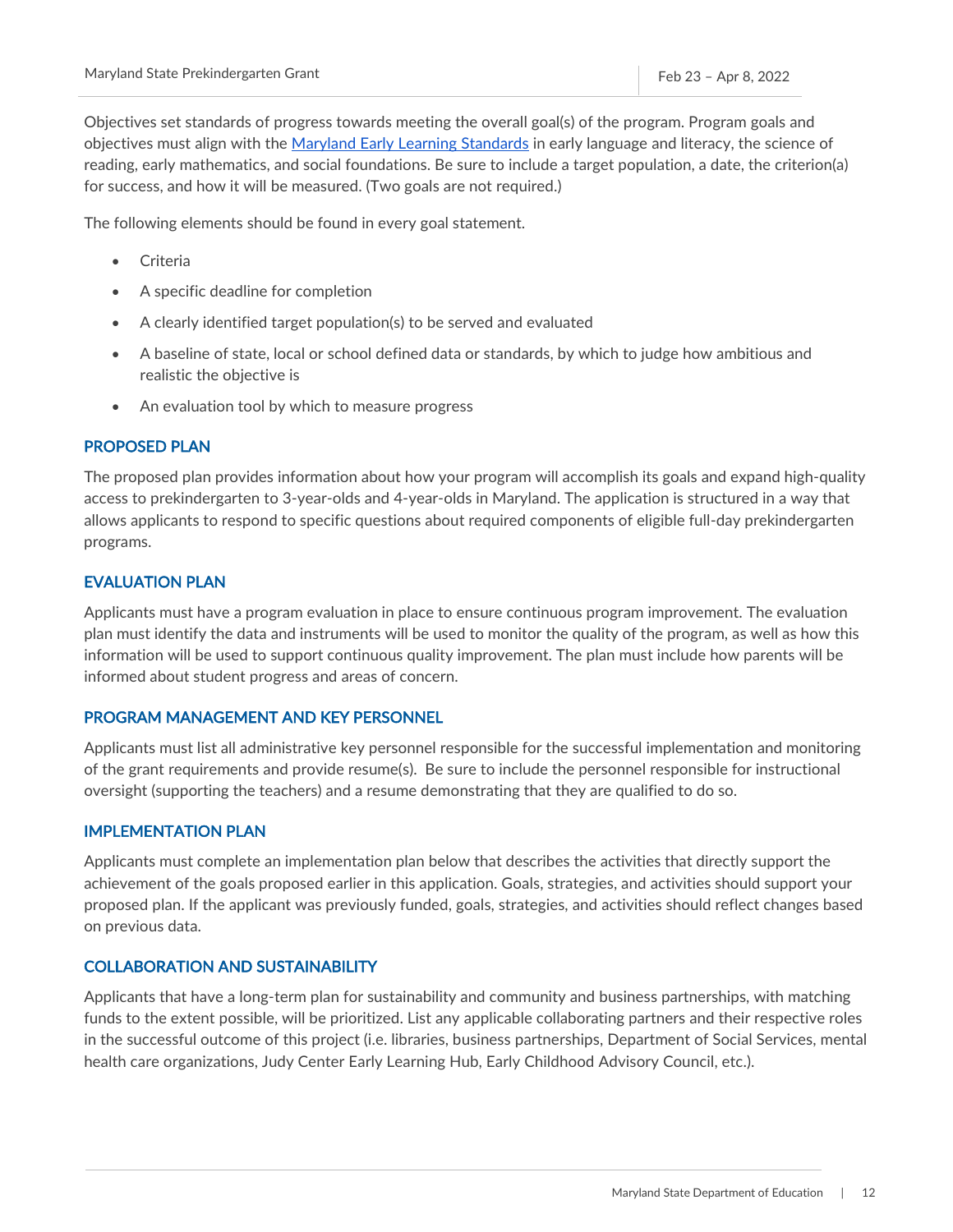#### <span id="page-13-0"></span>BUDGET NARRATIVE

The application form includes a space for applicants to provide the program's budget. The budget narrative should include all related project expenses and demonstrate the extent to which the budget is reasonable, cost-effective, and integrates other sources of funding. Group budget line items according to the following categories: Salaries & Wages, Contracted Services, Supplies & Materials, Other Charges, Equipment, and Transfers. Total each category.

Each line must be detailed and specific. General expenses should be broken down into specific line items. For example, "meeting expenses" can be broken down into room rental, photocopying and refreshments. There is no page limit for the budget, so be as detailed as possible.

Clearly show the requested funds and in-kind contributions for each line item if applicable. Indicate the source of the in-kind contribution. Both requested and in-kind funds must be reasonable with current market prices. Show how the expenses were calculated for each line item. Reviewers will use this information to determine if the budget is reasonable and cost-effective.

#### <span id="page-13-1"></span>ITEMIZED BUDGET

The [itemized budget form \(C-1-25\)](https://marylandpublicschools.org/about/Documents/Grants/GrantForms-12-10-2020.xls) can be accessed through the MSDE grants website, and must be submitted with the application. If difficulties are encountered in categorizing the budget, consult with the appropriate financial agent from your institution. The form must be signed by both the district's Budget Officer and the Superintendent or designee.

#### <span id="page-13-2"></span>APPENDIX

The following Appendices must be included in your proposal for funding, but do not apply to the page limit of the Project Narrative.

- Works Cited: A works cited page is required for any sources that are cited in the proposal.
- A description of how the income verification forms and family-provided documents will be collected and maintained on-site. The income eligibility criteria are based on the Federal Poverty Guidelines (FPG).
- Head Start Program programs only: Applicants must submit a letter of support from the head of Head Start Program-funded grantee, if the applicant is not the principal funded grantee
- Resumes of Key Personnel: Include a one-page resume for each person playing a key role in the project. Only information relevant to the project should be included in the resume. Resumes for teachers are not necessary. Be sure to include the resume for the individual selected to provide instructional oversight.
- Evidence of lead teacher qualifications: A state certification in early childhood education or the job announcement showing credential requirement and salary.
- Evidence of assistant teacher credentials: at least a high school diploma.
- Accreditation certificate (if applicable).
- Request for advance payment (optional).
- Signed assurances page.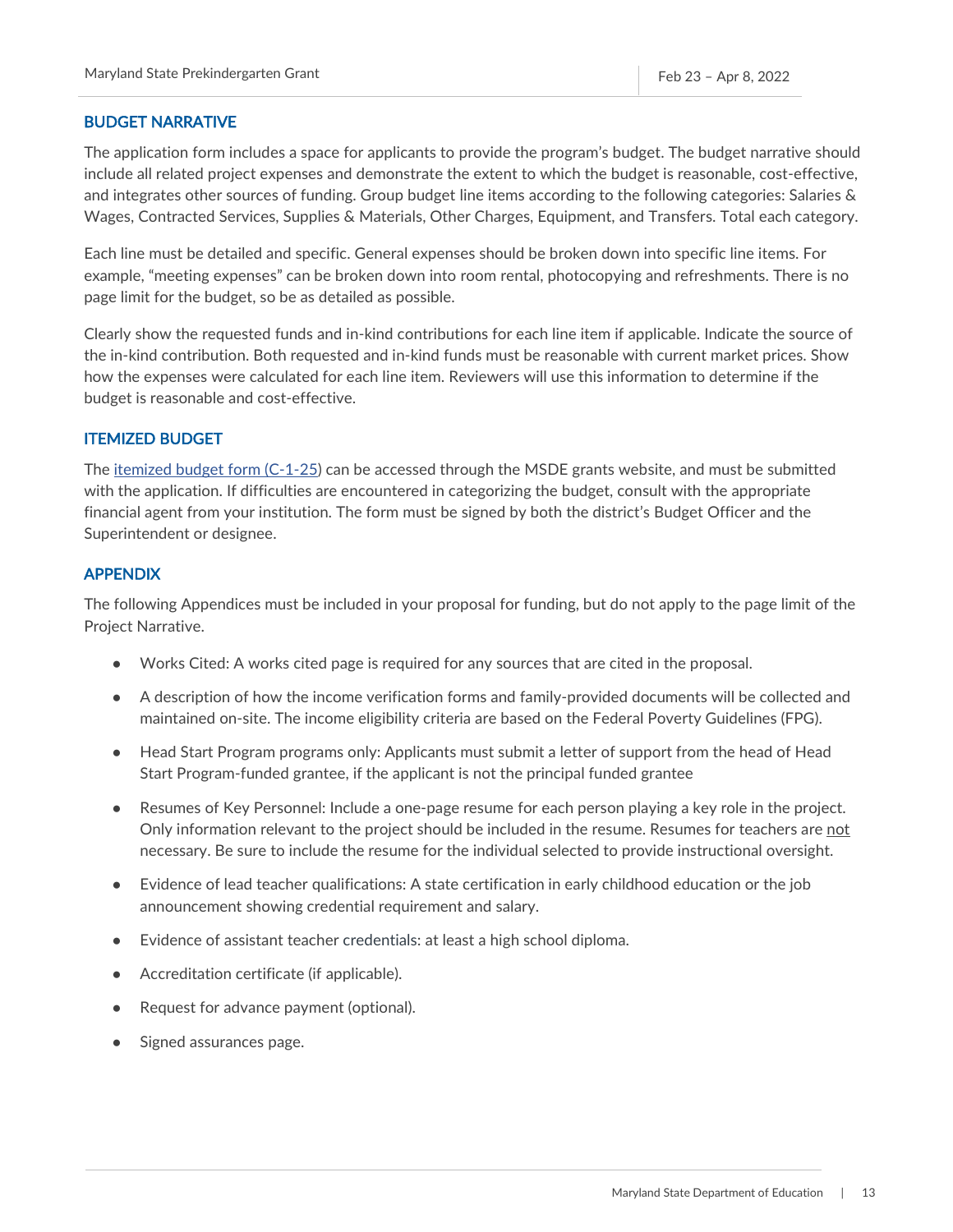### <span id="page-14-0"></span>**Assurances**

In order to be eligible to receive a grant payment for the Maryland State Prekindergarten Grant program, the applicant must agree to the following assurances and attestations. This page must only be signed by the applicant in their designated section. Private providers are only required to sign under the table for private providers.

|                | <b>Commitment of the Maryland State Department of Education (MSDE)</b>                                                                                                                                                                                                                                                                                                                                                                                | <b>Yes</b> | N٥ |
|----------------|-------------------------------------------------------------------------------------------------------------------------------------------------------------------------------------------------------------------------------------------------------------------------------------------------------------------------------------------------------------------------------------------------------------------------------------------------------|------------|----|
| $\mathbf{1}$ . | The MSDE will provide to applicants a dedicated staff member to serve as<br>Program Support Specialist for the Maryland State Prekindergarten Grant<br>program. The Program Support Specialist will assist applicants, facilitate review<br>of proposals, hold technical assistance meetings, assist in processing of the<br>Notice of Grant Award (NOGA), monitor the progress of ongoing programs, and<br>provide assistance and support as needed. |            |    |
| 2.             | The MSDE will hold technical assistance meetings to support local education<br>agencies and providers in jointly developing a plan for meeting the<br>responsibilities in a Memorandum of Understanding (MOU).                                                                                                                                                                                                                                        |            |    |
| 3.             | The MSDE will ensure that the grant payments for approved prekindergarten<br>funding are processed in a timely manner and delivered to the approved<br>recipient.                                                                                                                                                                                                                                                                                     |            |    |

Signature of State Superintendent and Date Date

|    | <b>Commitment of Local Education Agency (LEA)</b>                                                                                            | <b>Yes</b> | No |
|----|----------------------------------------------------------------------------------------------------------------------------------------------|------------|----|
| 1. | The LEA commits to working with private providers to jointly develop a plan<br>that will meet the provisions within the signed MOU).         |            |    |
| 2. | The LEA will commit to facilitate the sharing of enrollment data to any third<br>party, if applicable, to facilitate the enrollment process. |            |    |